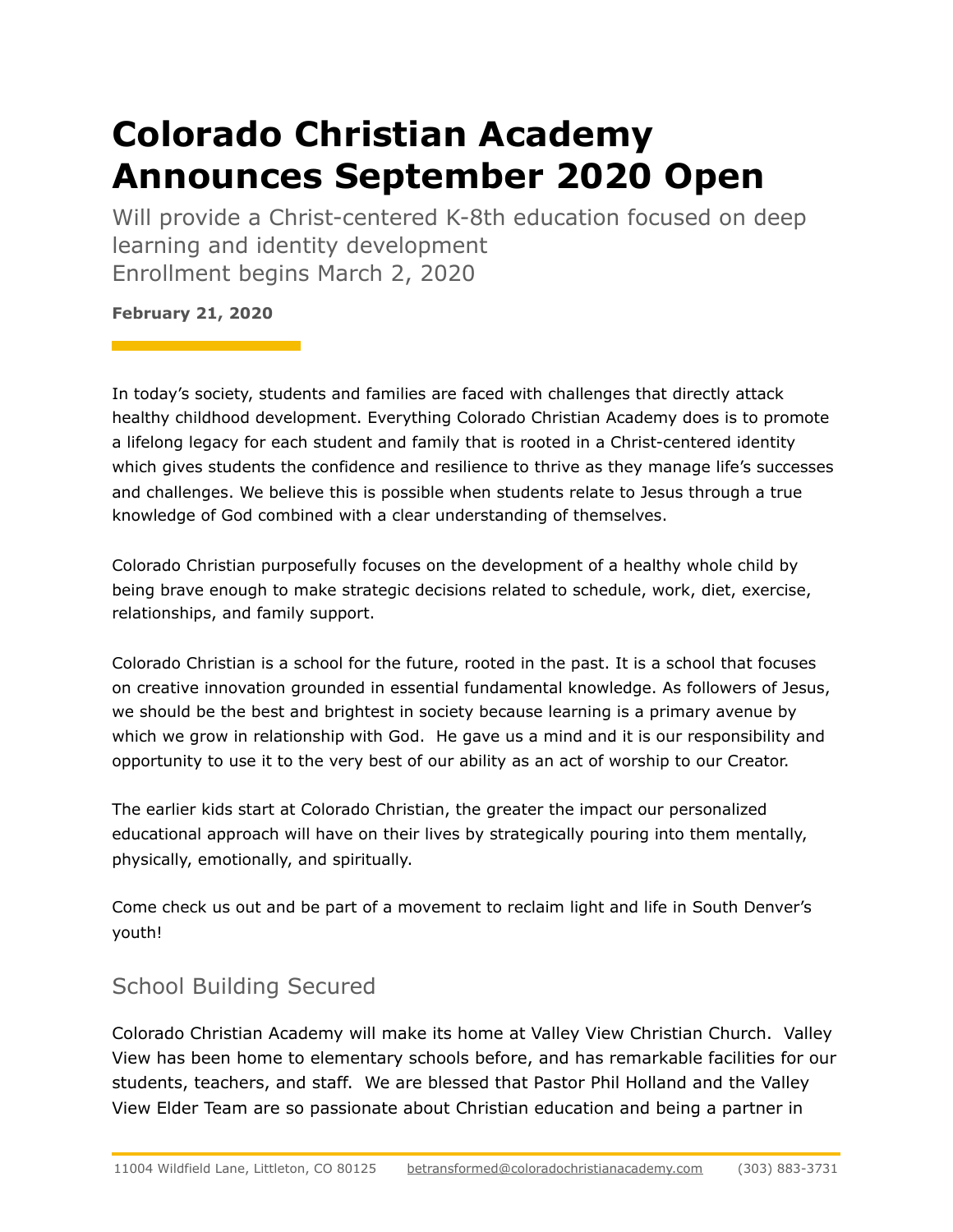starting a Christian school that provides an excellent education while focusing on the development of the whole child. They have moved quickly to accommodate our September 2020 start date and we look forward to this wonderful partnership as our faith communities grow together.

## Head of School Announcement

Colorado Christian Academy has hired Matt Cartier (starting 3/1/2020) to be the school's first Head of School. Matt's passion for student learning and engagement is unmatched. Throughout his career, he has focused his educational leadership on the whole child, believing that every child thrives in an environment that is balanced with high expectations combined with high support.



Colorado Christian Academy is posed to be a phenomenal educational experience in South Denver as Matt has successfully been a part of several start up schools and businesses throughout his career. Most notably are Valor Christian High School in Highlands Ranch, CO; Pathway School in Laguna Hills, CA; Los Coyotes Middle School in La Mirada, CA; and Compass Educational Services in Highlands Ranch, CO.

Much of his career has been focused on getting students ready for high school and college and he believes the biggest predictor of success is that students have a clear understanding of who they are in light of who God is. This Christ-centered identity not only provides students with confidence in who they are but it also provides resilience because they learn to walk through this life in a real relationship with their Creator. It is His voice that gives students value and meaning. As students learn to be secure in following His voice, it frees them up to try and perform in a way that is not tied to anxiety and fear. We are made to learn and create freely and curiously!

## All School Informational Meeting

On March 1st, Colorado Christian will host an informational meeting for families who are enrolling in Colorado Christian, and for families interested in enrolling in Colorado Christian for the 2020-2021 school year. The meeting will be led by our Head of School